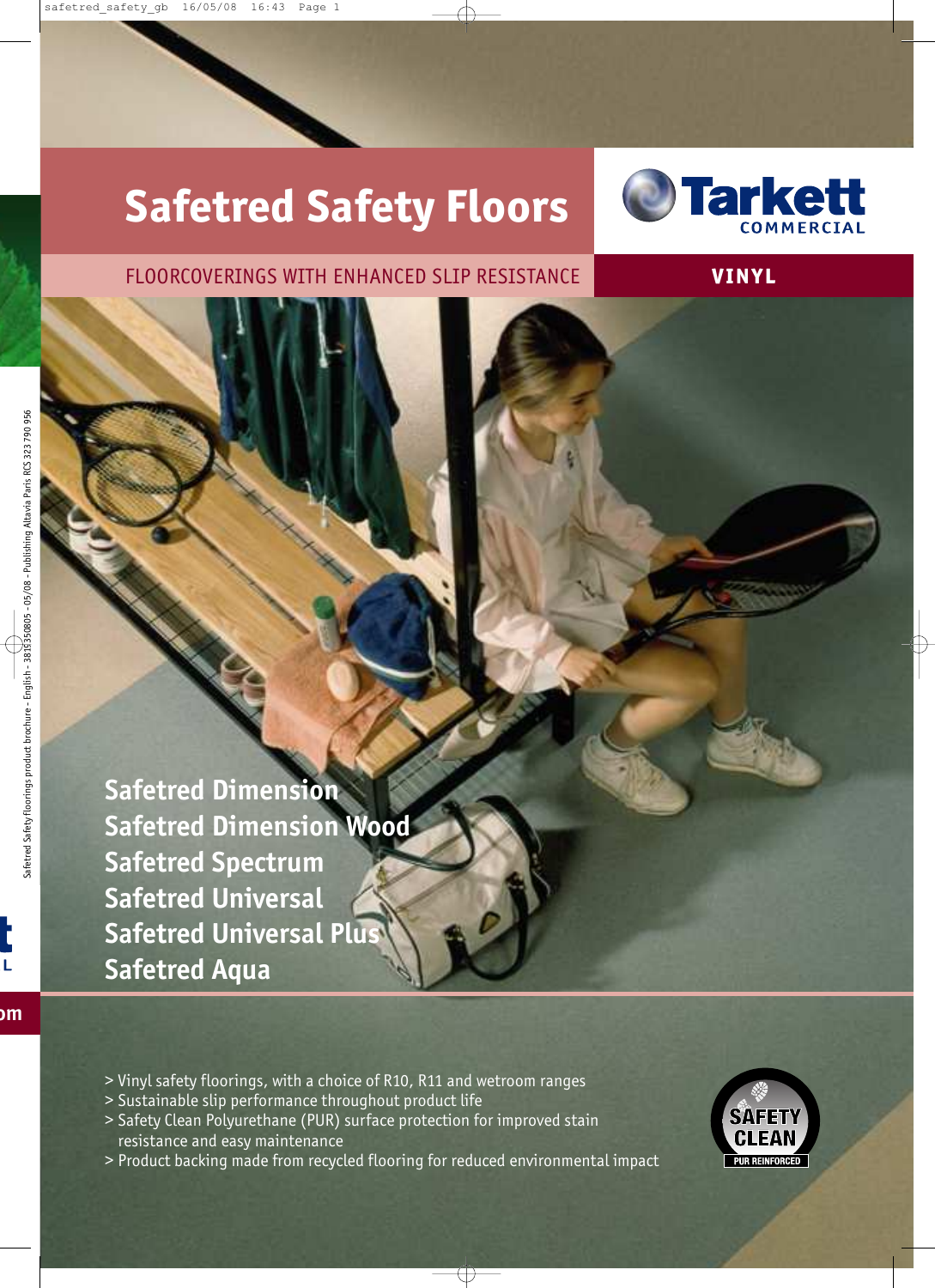### **Safety floors from Tarkett for areas where enhanced slip**

### **resistance properties are required**

### **Why safety floorings?**

Some areas might be quite sensitive to slippery surfaces and the danger of falling. The floor material installed can of course be one cause, or the cleaning agents, but also the presence of liquid or other contaminants on its surface: water, drink, grease, oils…

However, most slip and fall injuries are preventable. And the installation of floor coverings with enhanced slip resistance properties will help you reduce these risks.

### **For safer underfoot commercial areas**

Tarkett Safety floorings with Safety Clean PUR Reinforcement are the new high performance alternative to traditional safety floors.

Designed for varying applications, the Safetred collection offers four heavy duty ranges with **R10** slip resistance: **Dimension, Dimension Wood, Spectrum and Universal**.

For more demanding areas, **Safetred Universal Plus** provides **R11** slip resistance while **Safetred Aqua** is the ideal solution for wet room areas.

### **Sustainable performance Excellent slip resistance for the lifetime of the flooring**

The Safetred ranges all meet the requirements of the new manufacturing standard, EN 13845, that has set new conditions with consideration to wear resistance and the sustainability of the slip resistance properties. With the Safetred collection, you will be assured of sustainable slip resistant performance throughout the product life.





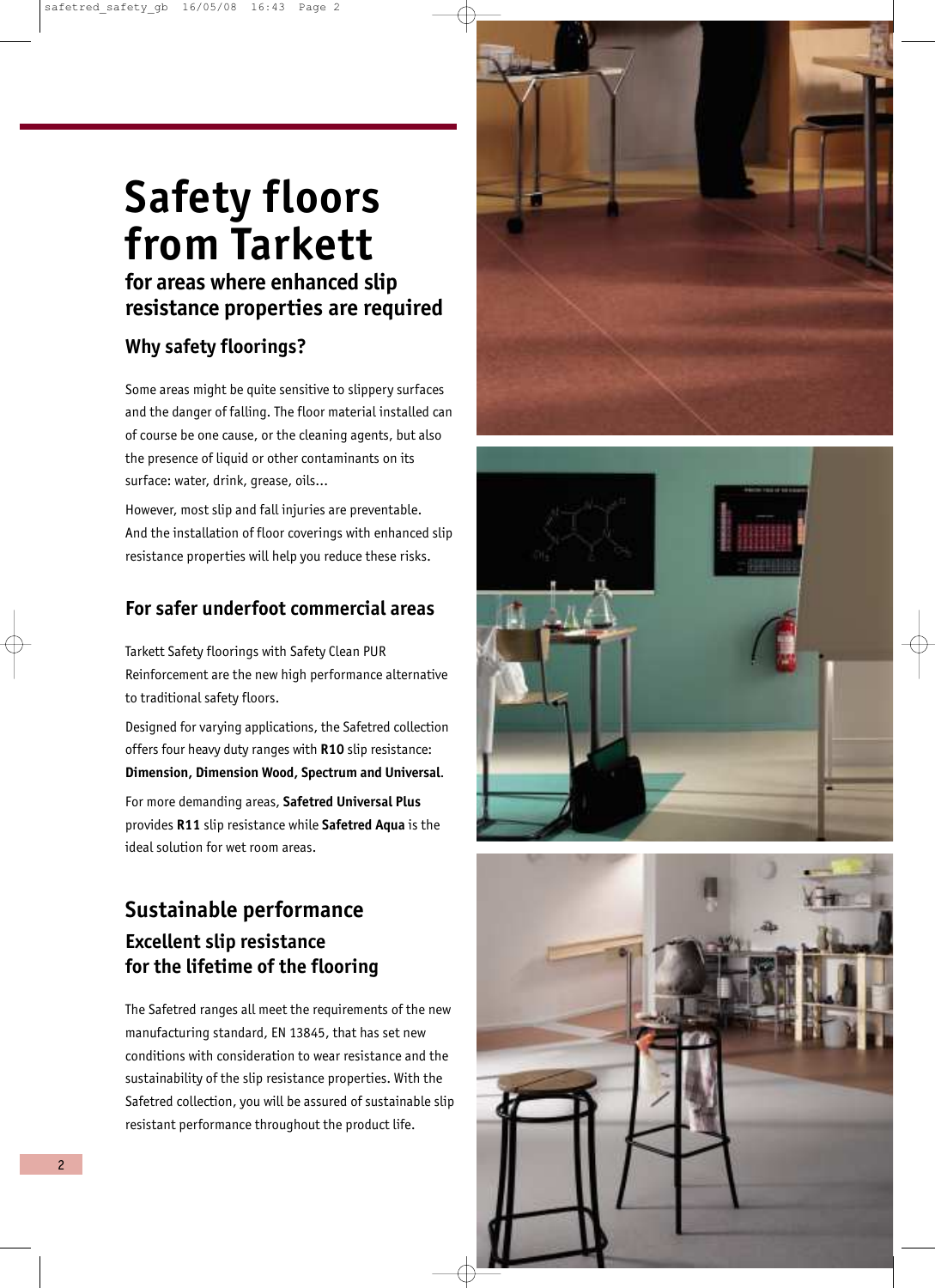### **Areas of use**

- **>** Hospitals
- **>** Retirement & care homes
- **>** Kitchens & canteens
- **>** Food preparation areas
- **>** Restaurants & dining areas
- **>** Classrooms & laboratories
- **>** Ramps & walkways
- **>** Stores & shops
- **>** Toilets & washrooms
- **>** Wet room areas (Safetred Aqua)



### **Modern design**

Design has not been forfeited at the cost of performance. The Safetred collection is available in a large pallet of colours and designs to suit any environment. Discover the fresh plain colours of Safetred Universal or the vibrant colours enhanced with decorative granules in Spectrum. Or let yourself be drawn to the 3D decorative flake effect of Safetred Dimension or the warmth and timeless effect of Dimension Wood.

### **Safety Clean (PUR reinforcement): don't choose between slip resistance and easy cleaning!**

Safetred products all have a Safety Clean PUR reinforcement that provides a durable and easy to clean surface. Maintenance costs are cut and the environment is preserved (less water and cleaning chemicals used).

This unique polyurethane treatment is reinforced with slip resistant granules in addition to those within the wear layer of our Safetred ranges to provide lasting performance.



- Improved resistance to soiling and staining
- Easier to clean and maintain than traditional safety floors

An incorporated biostat also brings long lasting protection.

#### **Vinyl Floor with PUR Vinyl Floors with Safety Clean**



#### **Tarkett Environmental Intelligence**

We see our Intelligent Flooring Solutions as part of the world's ecological system – and make strong

efforts to secure that all our activities are based on respect for the environment. All our flooring products are developed, produced and handled with a great concern for sustainability and environment. We call it Environmental Intelligence and live by this principle in every single step, from vision to waste.



#### **Environmental Intelligence in our vinyl flooring**

Tarkett introduced the first vinyl flooring more than 60 years ago, and environmental sustainability

has always been in focus for us.

- Low energy consumption
- Easy and lowest maintenance cost ever
- Low emissions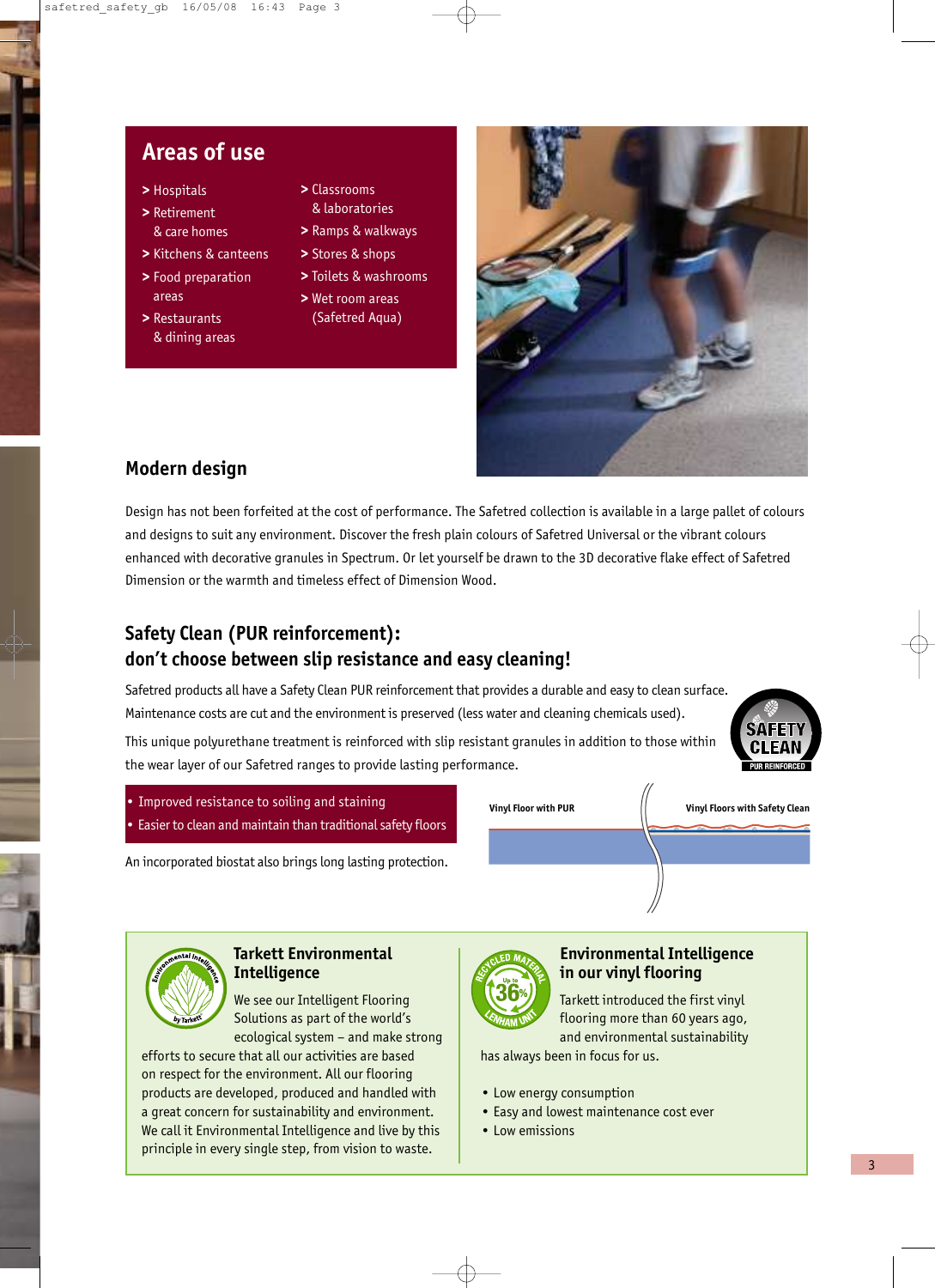# **Safetred Dimension**



### **Don't compromise between design and slip resistance**

Developed for use in public areas where a modern design and safety underfoot are a requirement. Tough and durable, **Safetred Dimension** is available in an attractive 3 dimensional pattern incorporating multi coloured and pearlescent chips to provide a stunning appearance. The inclusion of aluminium oxide granules provides outstanding slip resistance.

Available in 16 different colours, **Safetred Dimension** can be used individually or in a combination of colours.

**Safetred Dimension** has excellent slip resistance both wet and dry, achieving an R10 rating and the low slip risk requirement of the TRRL pendulum test.

### **Features and benefits**

- **>** 3 dimensional multi-flake design with aluminium oxide slip resistant granules: Safety without compromising on design
- **>** Superb performance in wet and dry conditions: provides R10 slip resistance
- **>** Safety Clean Polyurethane (PUR) surface protection: improved stain resistance for ease of maintenance and reduced cleaning costs
- **>** Design led flooring ideal for public areas where safety underfoot is required: Dining areas, restaurants, washrooms, corridors
- **>** Manufactured to EN13845: Construction ensures sustainable slip performance throughout product life
- **>** Product backing made from recycled flooring: reduced environmental impact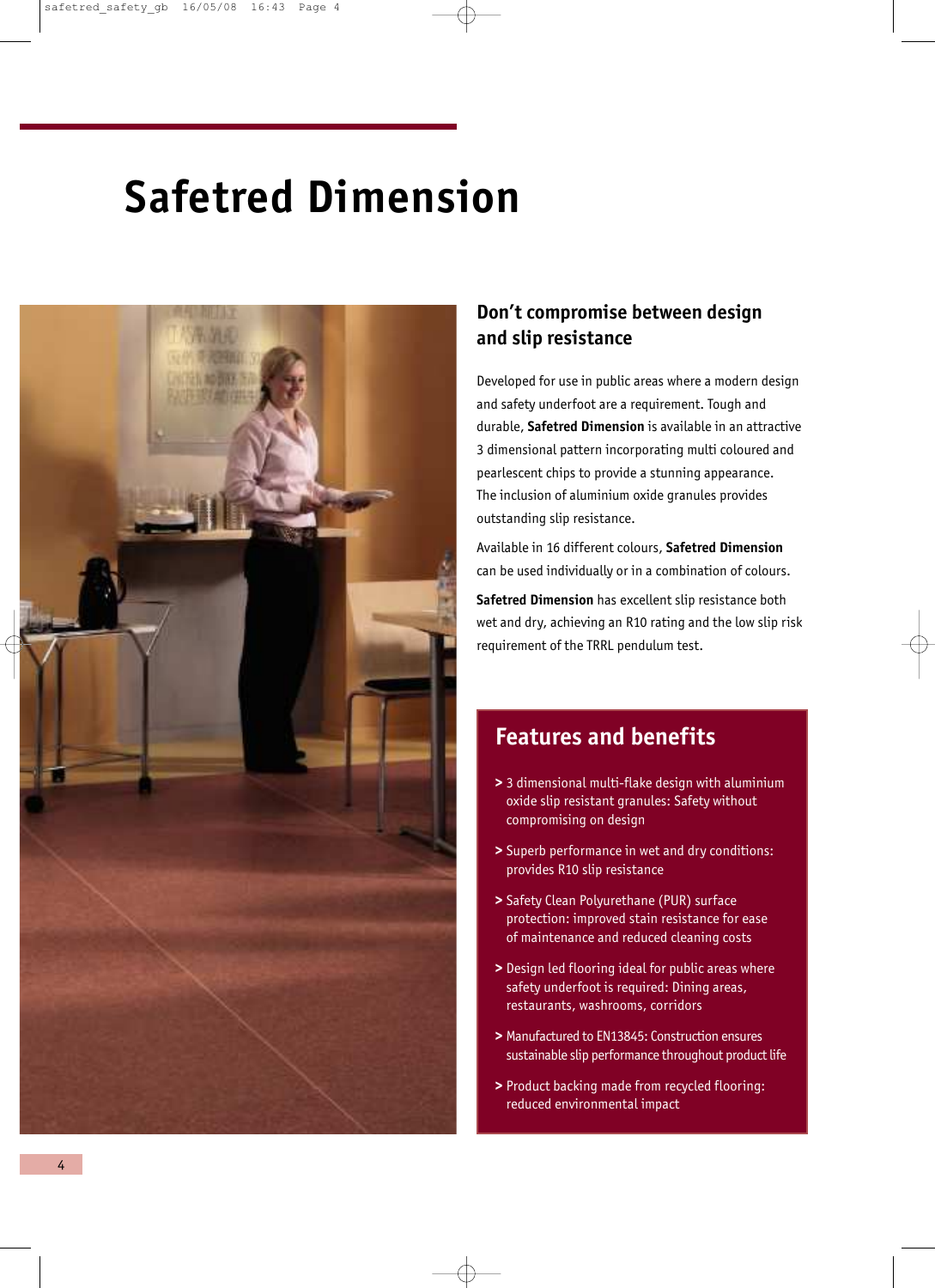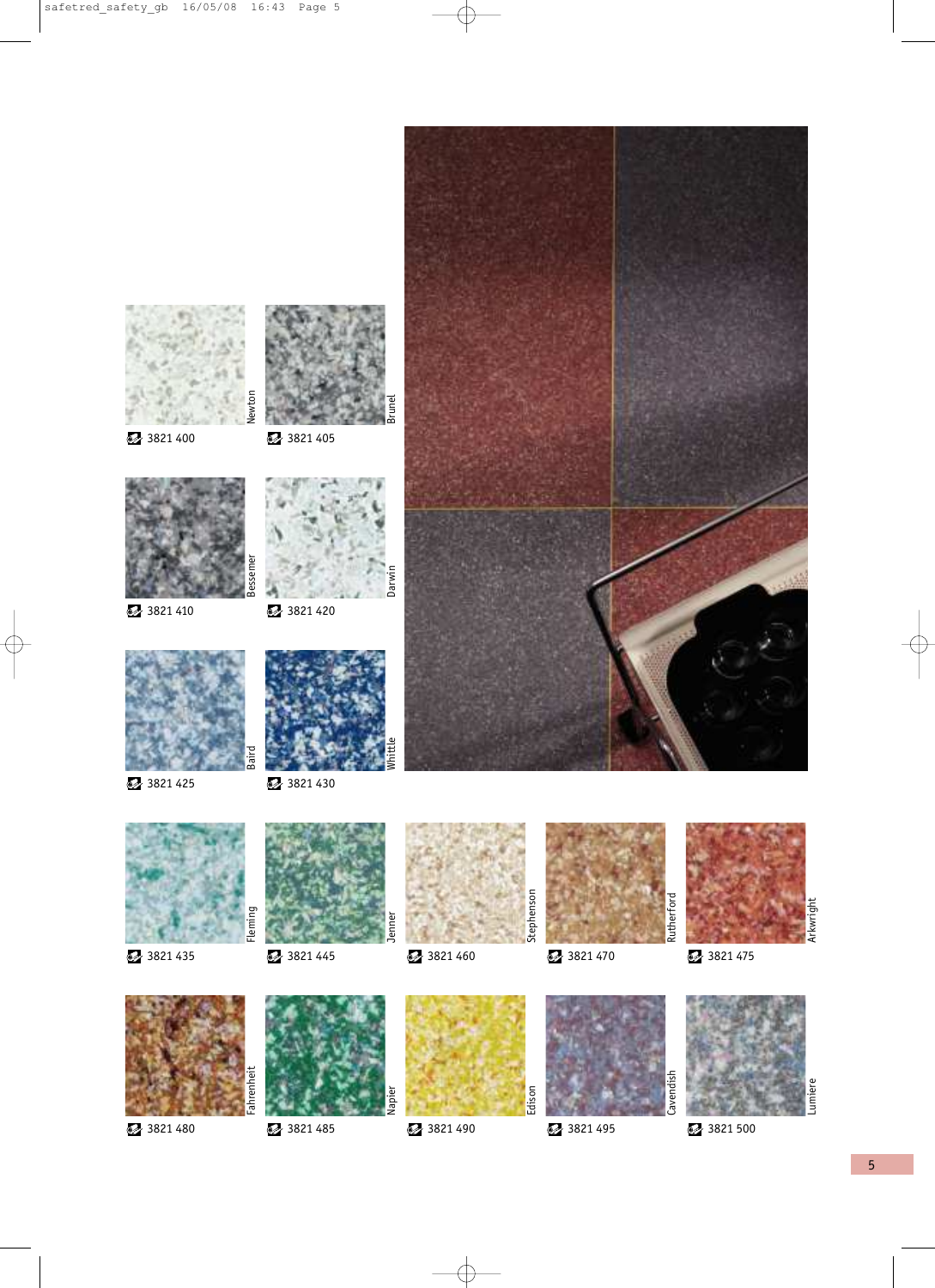# **Safetred Dimension Wood**

### **A natural wood effect design, with the added benefit of slip resistant properties.**

Residential care and nursing homes want to provide an ambience that is homely but are aware that their clients are not always steady on their feet. **Safetred Dimension Wood** provides the answer, with a natural wood effect design with the benefit of an easy to maintain, slip resistant surface. **Safetred Dimension Wood** is also ideal for housing, hospitals, schools and retail environments. Developed for commercial areas where design and safety are important. Available in 6 natural wood designs.



- **>** Printed wood designs with colour co-ordinated aluminium oxide slip resistant particles: The warmth and beauty of wood in a safety flooring
- **>** Superb performance in wet and dry conditions: Provides R10 slip resistance
- **>** Safety Clean PUR reinforcement: Improved stain resistance, ease of maintenance and reduced cleaning costs
- **>** Ideal for areas where a natural look, combined with safety is required: Retirement and care homes, classrooms, housing
- **>** Manufactured to EN13845: Ensures sustainable slip performance throughout product life.
- **>** Product backing made from recycled flooring: Reduced environmental impact



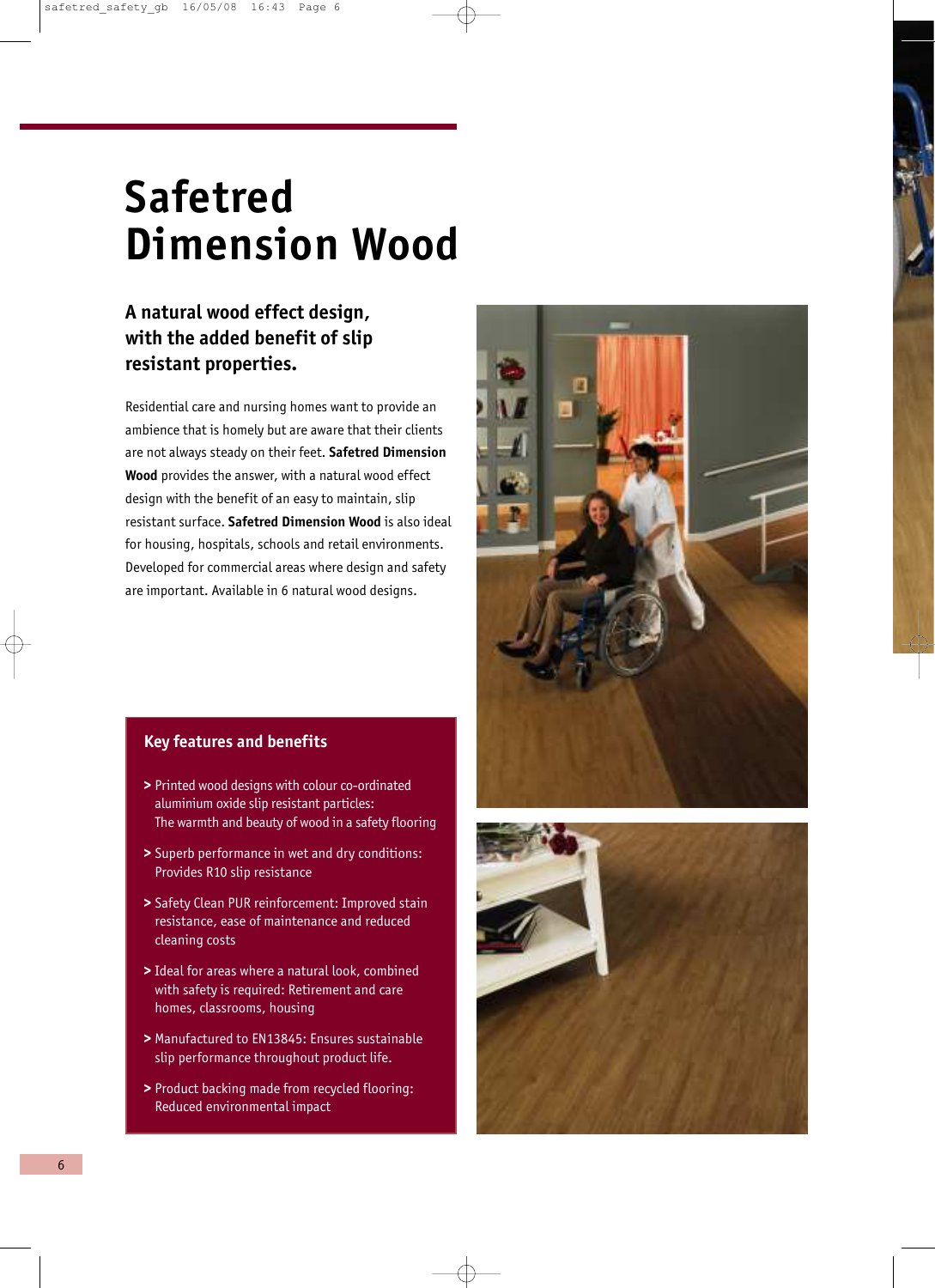



Maple













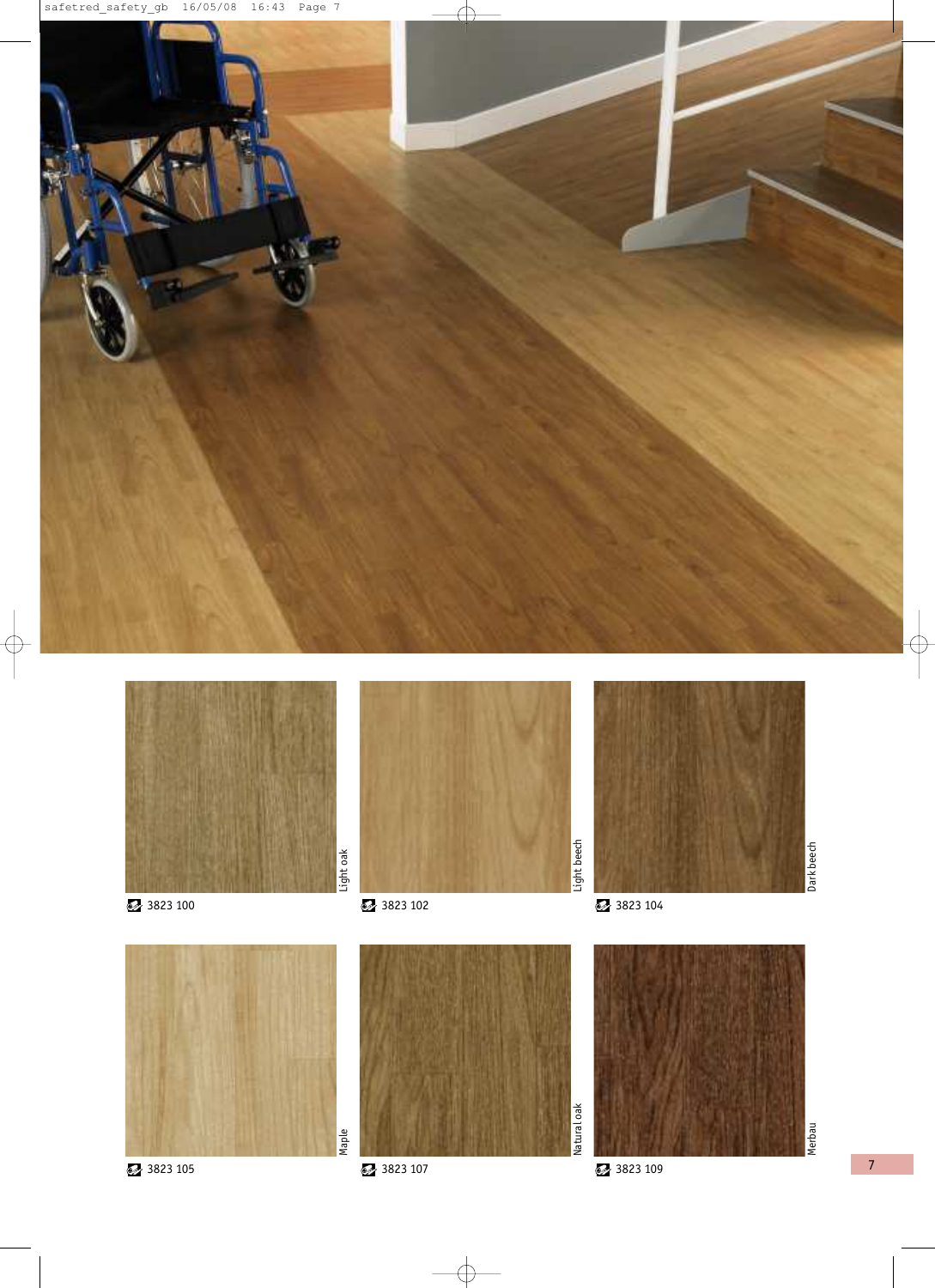

## **Safetred Spectrum**

#### **A vibrant colour palette to suit any environment**

**Safetred Spectrum** is a heavy traffic vinyl flooring ideal for applications where both slip resistance, attractive design and ease of maintenance are key considerations.

Available in 20 vibrant colours, enhanced by complementary coloured chips and silicon carbide particles, **Safetred Spectrum** provides an attractive design solution with excellent slip resistance for areas such as bars, changing rooms, and workshops.

### **Features and benefits**

- **>** Traditional safety flooring enhanced with decorative chips: Design and safety combined
- **>** Superb performance in wet and dry conditions: Provides R10 slip resistance
- **>** Safety Clean Polyurethane (PUR) surface protection: Provides improved stain resistance for ease of maintenance and reduced cleaning costs
- **>** Ideal for areas where safety underfoot is required: Schools, hospitals, canteens, laboratories and domestic installations
- **>** Manufactured to EN13845: Construction ensures sustainable slip performance throughout product life
- **>** Product backing made from recycled flooring: reduced environmental impact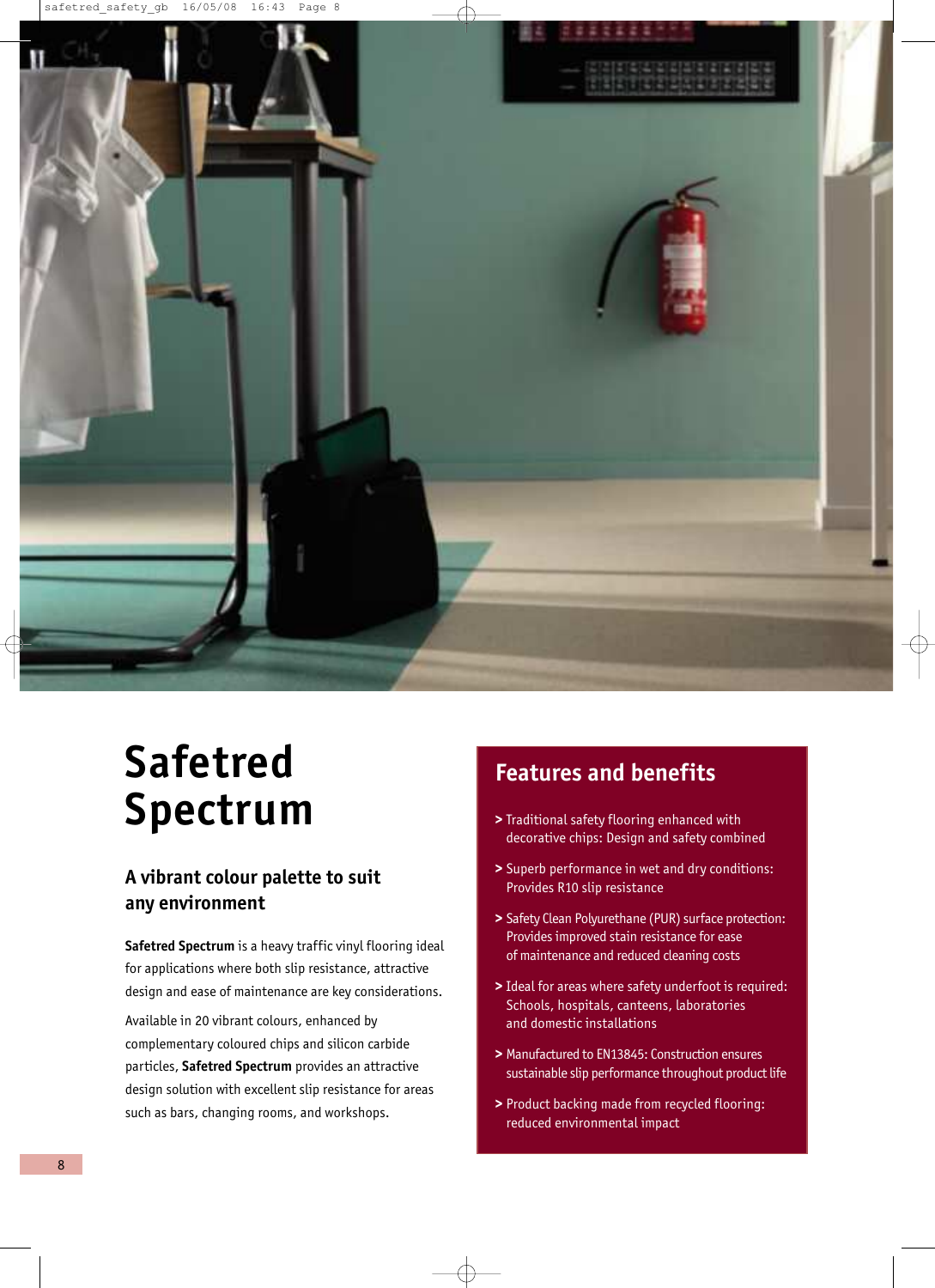









3819 820 3819 825 3819 825 3819 830 3819 820 3819 835













**3819 840** 3819 845 3819 850 3819 840 3819 855

Cobalt

Cranberry

Pistach



**3819 860** 3819 865 3819 870 3819 860 3819 875









Vermillion



Saffron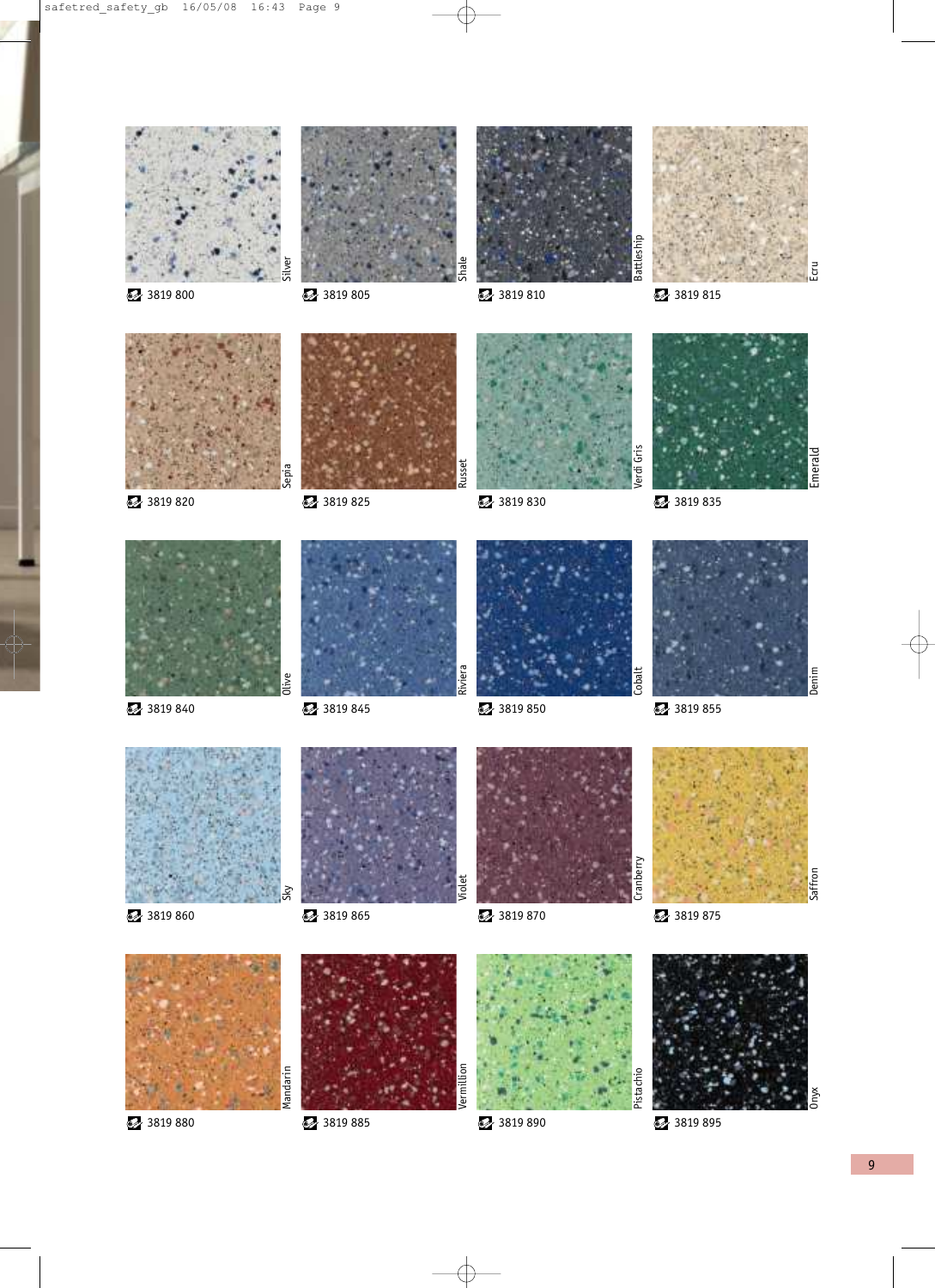# **Safetred Universal/Universal Plus**

### **Safety first!**

**Safetred Universal** is a tough durable safety flooring for use in any heavy duty application where safety underfoot is a priority, including ramps and wheel chair areas. The selection of 16 fresh shades will complement any interior colour scheme.

#### **Safetred Universal Plus for more demanding areas**

Busy commercial kitchens, food preparation areas and workshops can require a higher level of slip resistance. The answer is **Safetred Universal Plus,** available in 9 popular colours, with the added benefit of an R11 slip resistant rating.

### **Features and benefits R10 Safetred Universal**

- **>** Plain coloured base layer with silicon carbide, granite and flint granules: High performance and aesthetic appeal
- **>** Superb performance in wet and dry conditions: Provides R10 slip resistance
- **>** Safety Clean Polyurethane (PUR) surface protection: Provides improved stain resistance for ease of maintenance and reduced cleaning costs
- **>** Ideal for areas where safety underfoot is required: Schools, hospitals, canteens, laboratories and ramps
- **>** Manufactured to EN13845: Construction ensures sustainable slip performance throughout product life
- **>** Product backing made from recycled flooring: Reduced environmental impact

### **With Safetred Universal R11 Plus, also appreciate:**

- **>** Superb performance in wet and dry conditions: Provides R11-slip resistance
- **>** Heavy duty safety flooring for demanding locations: where toughness and safety are paramount



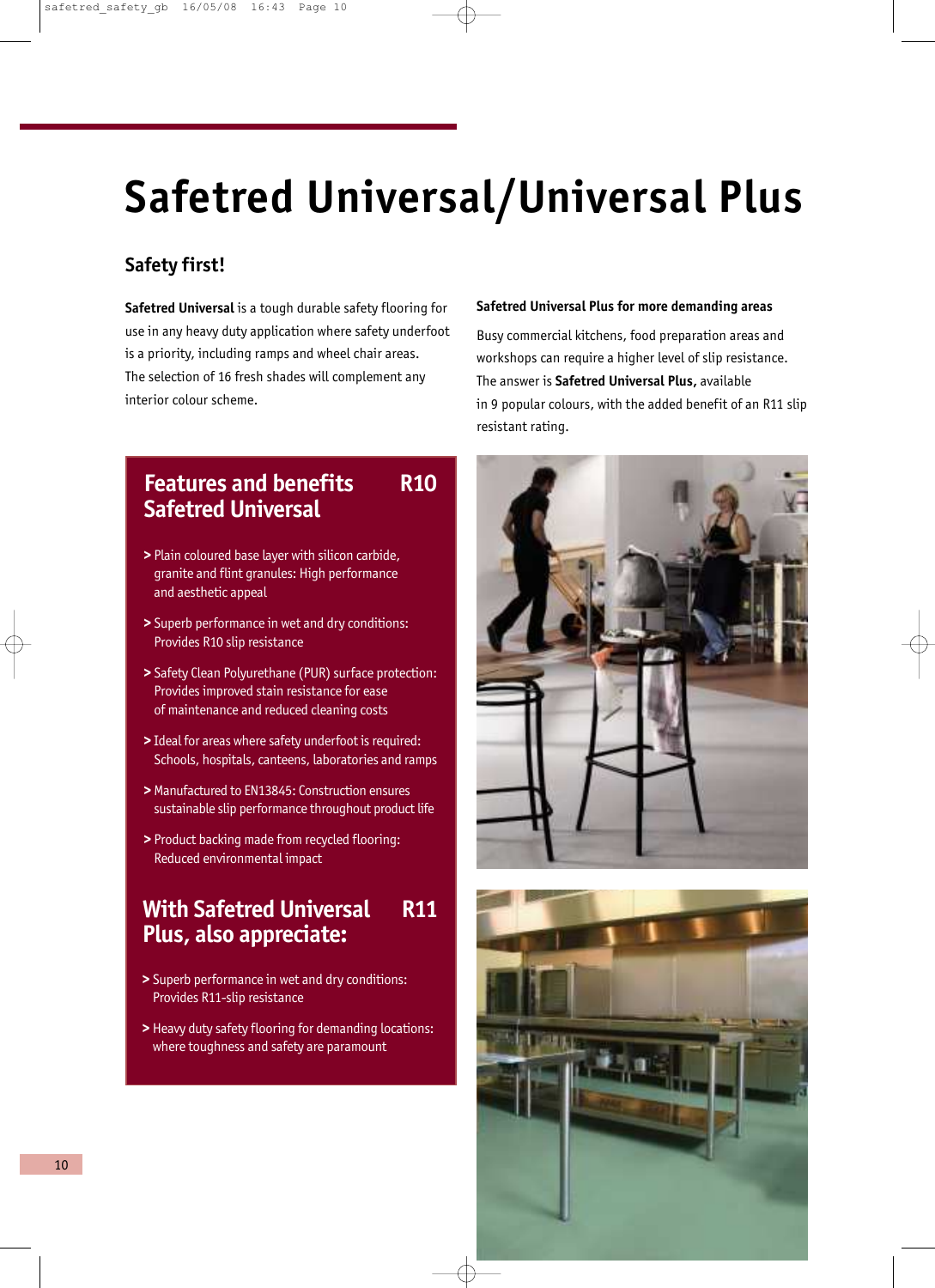



3820 310

3820 : Safetred Universal 3822 : Safetred Universal Plus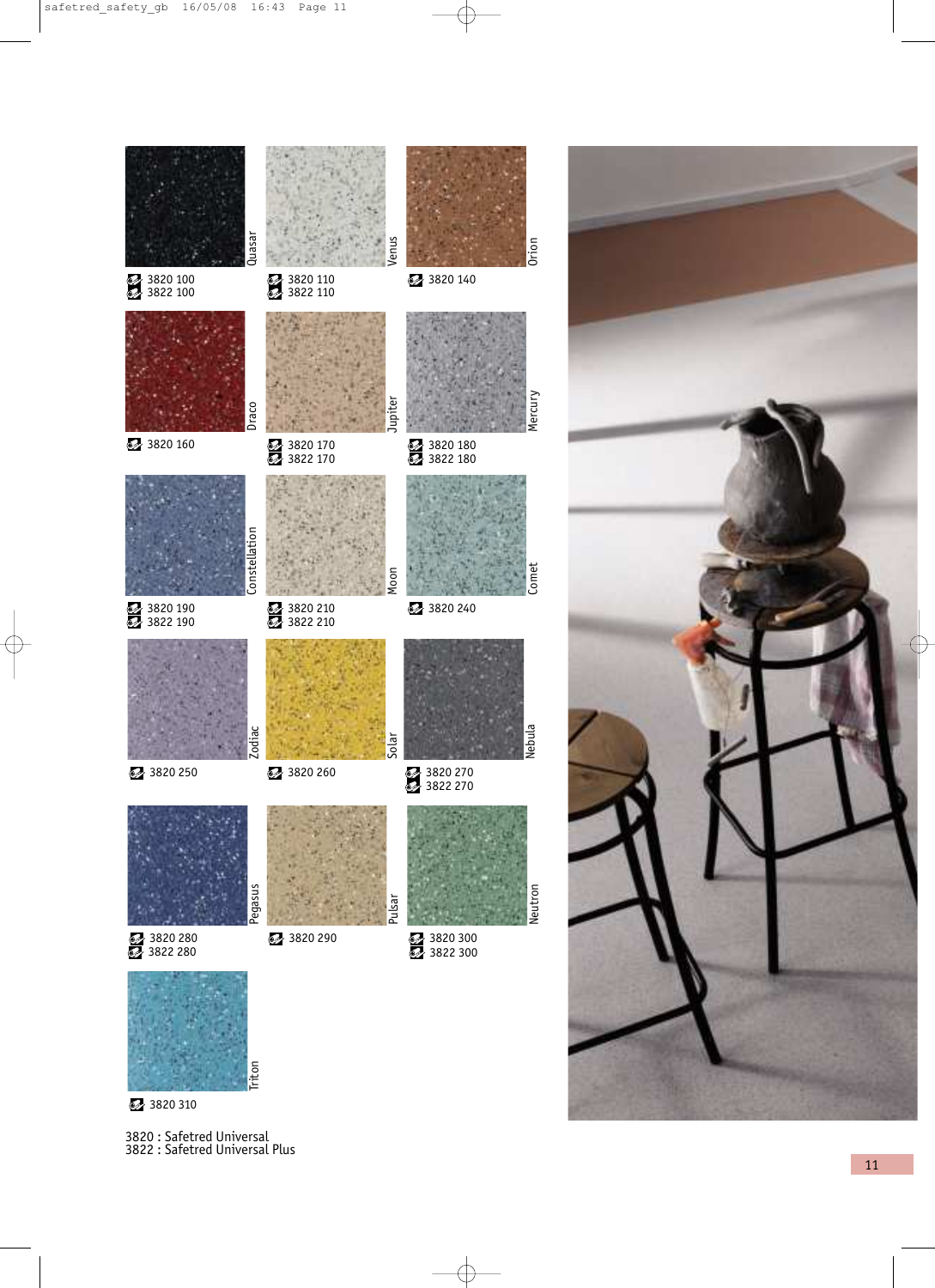# **Safetred Aqua**

### **For barefoot comfort**

The non abrasive surface of **Safetred Aqua** provides added comfort in barefoot areas especially showers. The unique construction makes it highly flexible and perfect for coving and installing into drains and falls. Complementing the Aquarelle Wall HFS collection, there is a choice of 12 colours to suit any interior.



### **Features and benefits**

- **>** Superb performance in wet areas: Provides R11 slip resistance
- **>** Safety Clean PUR reinforcement: Improved stain resistance, ease of maintenance and reduced cleaning costs
- **>** Improved flexibility: easy to install in falls and drains
- **>** Incorporates Biostat: assists in the prevention of biological and fungal growth
- **>** Ideal for wet areas: bathrooms, showers and changing rooms
- **>** Manufactured to EN13845: ensures sustainable slip performance throughout product life
- **>** Product backing made from recycled flooring: Reduced environmental impact
- **>** Attractive range of 12 colours: Complements the Tarkett wet wall options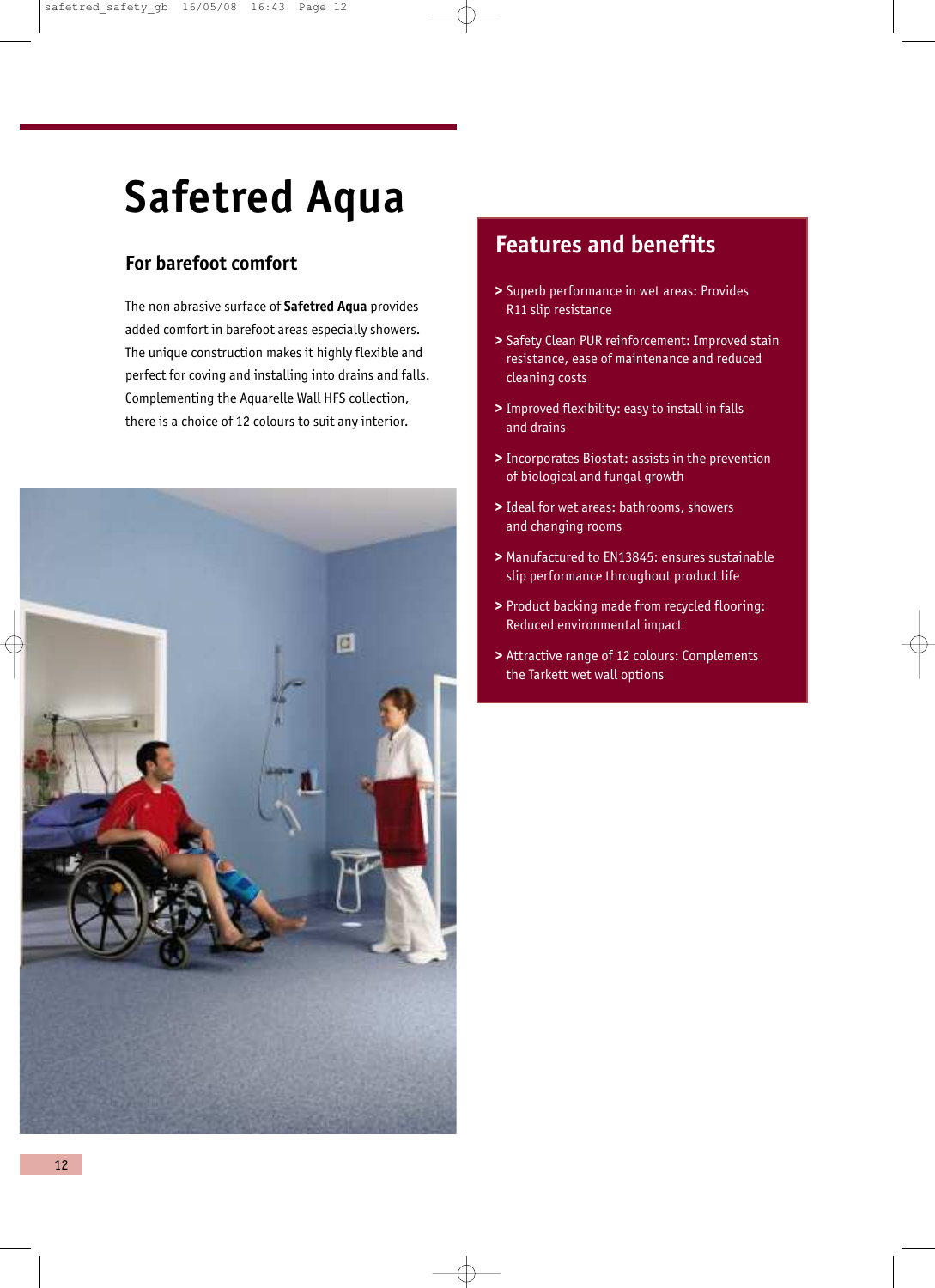

3816 100 3816 101

Fox

Koala











3816 107 3816 108





3816 110 3816 111



3816 112 3816 113 3816 116 3816 116 3816 117







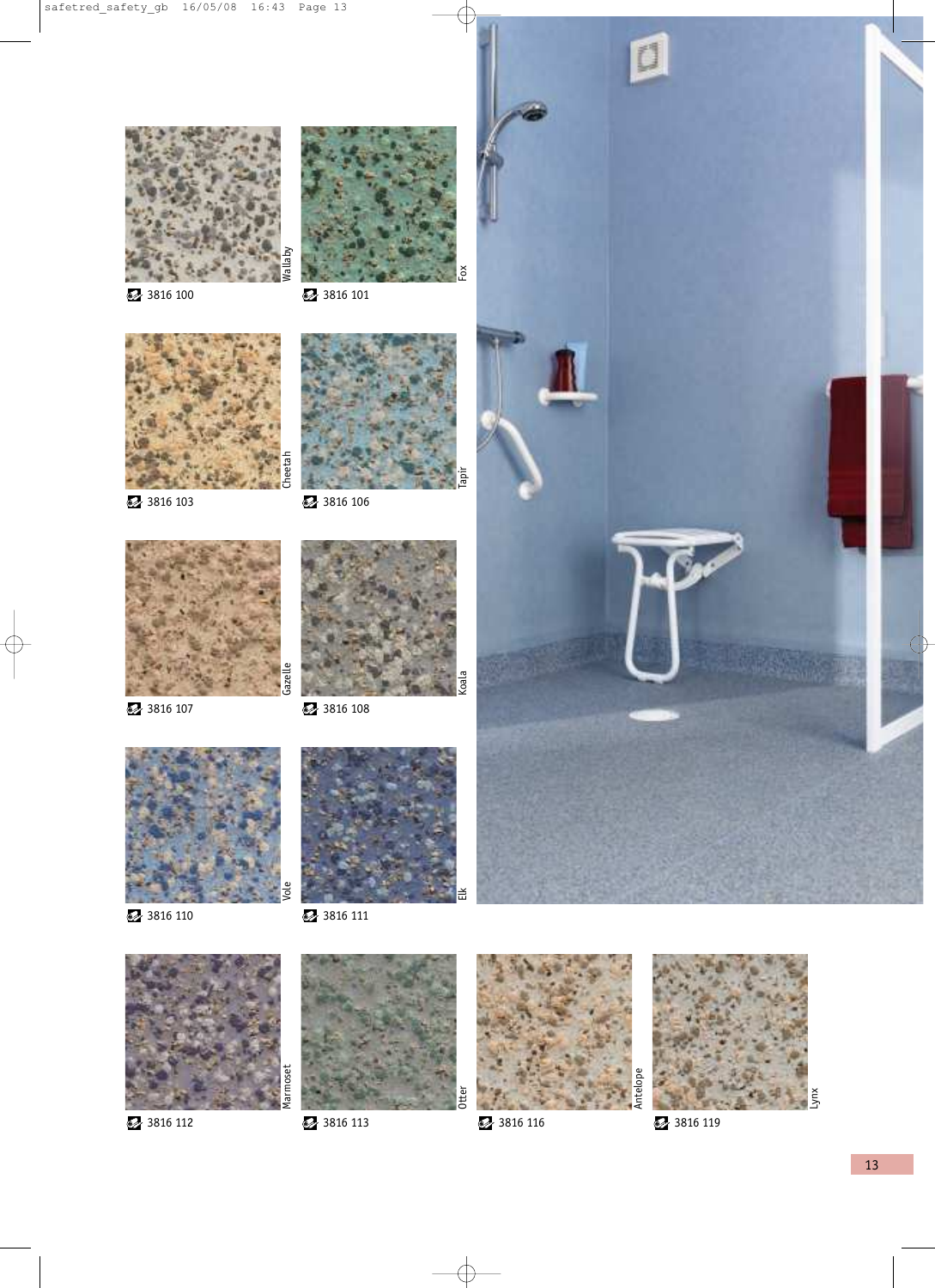

### **Safetred Safety Floorings**

#### **DESCRIPTION**

Slip resistant heavy duty floorcoverings with Safety Clean PUR reinforcement, in sheet format. Product standard: EN 13845.

| <b>Technical data</b>                    | <b>Standards</b>                                                      | Safetred Dimension/<br><b>Dimension Wood</b>                            | <b>Safetred Spectrum</b>                                                | <b>Safetred Universal Plus</b>                                              | <b>Safetred Universal</b>                                                       | <b>Safetred Aqua</b>                                                    |
|------------------------------------------|-----------------------------------------------------------------------|-------------------------------------------------------------------------|-------------------------------------------------------------------------|-----------------------------------------------------------------------------|---------------------------------------------------------------------------------|-------------------------------------------------------------------------|
| Certification                            | EN 685<br>domestic<br>commercial<br>industrial<br>EN 13845            | Classes:<br>34<br>43<br>$ES_f$                                          | Classes:<br>34<br>43<br>ES <sub>f</sub>                                 | Classes:<br>34<br>43<br>$ES_f$                                              | Classes:<br>34<br>43<br>ESf                                                     | Classes:<br>23<br>32<br>ES <sub>h</sub>                                 |
| <b>Total thickness</b>                   | <b>EN 428</b>                                                         | 2.00 mm                                                                 | $2.00$ mm                                                               | 2.50 mm                                                                     | 2.00 mm                                                                         | $2.00$ mm                                                               |
| Total weight                             | EN 430                                                                | 3 000 g/m <sup>2</sup> / 3 100 g/m <sup>2</sup>                         | 3 100 $q/m^2$                                                           | 3 850 g/m <sup>2</sup>                                                      | 3 100 $q/m^2$                                                                   | 3 000 $g/m^2$                                                           |
| Safety Clean PUR Reinforcement           |                                                                       | Yes                                                                     | Yes                                                                     | Yes                                                                         | Yes                                                                             | Yes                                                                     |
| Abrasion                                 | EN 660-2                                                              | < 10% particle loss                                                     | < 10% particle loss                                                     | < 10% particle loss                                                         | < 10% particle loss                                                             | < 10% particle loss                                                     |
| Static indentation                       | EN 433                                                                | $< 0.10$ mm                                                             | $< 0.10$ mm                                                             | $< 0.10$ mm                                                                 | $< 0.10$ mm                                                                     | $< 0.10$ mm                                                             |
| Furniture leg                            | EN 424                                                                | No damage                                                               | No damage                                                               | No damage                                                                   | No damage                                                                       | No damage                                                               |
| Castor chair                             | EN 425                                                                | No damage                                                               | No damage                                                               | No damage                                                                   | No damage                                                                       | No damage                                                               |
| Dimensional stability                    | EN 434                                                                | $\leq 0.10\%$                                                           | $\leq 0.10\%$                                                           | $\leq 0.10\%$                                                               | $\leq 0.10\%$                                                                   | $\leq 0.25\%$                                                           |
| Curl resultant to heat                   | EN 434                                                                | $\leq$ 3 mm / $\leq$ 2 mm                                               | $\leq 1$ mm                                                             | $\leq$ 2 mm                                                                 | $\leq 1$ mm                                                                     | $\leq$ 3 mm                                                             |
| Flame and smoke                          | EN 13501-1<br>ISO 9239-1<br>IMO A653                                  | $B_{fl}$ s1 with acrylic<br>adhesive on wood<br>$> 8$ kW/m <sup>2</sup> | $B_{fl}$ s1 with acrylic<br>adhesive on wood<br>$> 8$ kW/m <sup>2</sup> | $B_{fl}$ s1 with acrylic<br>adhesive on concrete<br>$> 8$ kW/m <sup>2</sup> | $B_{fl}$ s1 with acrylic<br>adhesive on wood<br>$> 8$ kW/m <sup>2</sup><br>Pass | $B_{fl}$ s1 with acrylic<br>adhesive on wood<br>$> 8$ kW/m <sup>2</sup> |
| Slip resistance                          | TRRL Pendulum 4S (Wet)<br>DIN 51130<br>Surface roughness<br>DIN 51097 | $> 36$<br>R <sub>10</sub><br>$>20 \mu m$                                | $> 36$<br>R <sub>10</sub><br>$> 20 \mu m$<br>Α                          | > 45<br>R <sub>11</sub><br>$> 35 \mu m$                                     | > 36<br><b>R10</b><br>$>20 \mu m$<br>Α                                          | $> 36$<br>R <sub>11</sub><br>$> 30 \mu m$<br>C                          |
| Electrical resistance                    | EN 1815<br>EN 1081<br>EN 14041                                        | 2 kV on concrete<br>$>10^{10}$ $\Omega$                                 | 2 kV on concrete<br>$>10^{10}\,\Omega$                                  | 2 kV on concrete<br>Antistatic                                              | 2 kV on concrete<br>$>10^{10}\,\Omega$                                          | 2 kV on concrete<br>$>10^{10}~\Omega$<br>Antistatic                     |
| Impact sound reduction                   | EN ISO 140-8<br>EN ISO 717/2<br>$\Delta L_W$                          | 6 dB / 4 dB                                                             | 7 dB                                                                    | 6 dB                                                                        | 4 dB                                                                            | 6 dB                                                                    |
| Acoustic improvement                     | NF S 31-074<br>$L_{n,e,w}$                                            | 75 dB / 76 dB                                                           | 74 dB                                                                   | 74 dB                                                                       | 75 dB                                                                           | 74 dB                                                                   |
| Light fastness                           | EN ISO 105-B02                                                        | $\overline{7}$                                                          | $\overline{7}$                                                          | $\overline{7}$                                                              | $\overline{7}$                                                                  | 6                                                                       |
| Chemical resistance                      | EN 423                                                                | Good resistance to everyday substances                                  |                                                                         |                                                                             |                                                                                 |                                                                         |
| Anti fungi treatment                     |                                                                       | Incorporates a biostat to resist fungi and bacterial growth             |                                                                         |                                                                             |                                                                                 |                                                                         |
| Thermal resistance<br>Underfloor heating | EN 12524                                                              | $0.01$ m <sup>2</sup> K/W<br>Suitable                                   | $0.01 \text{ m}^2 \text{ K/W}$<br>Suitable                              | $0.01 \text{ m}^2 \text{ K/W}$<br>Suitable                                  | $0.01$ m <sup>2</sup> K/W<br>Suitable                                           | $0.01 \text{ m}^2 \text{ K/W}$<br>Suitable                              |
| Colours                                  |                                                                       | Dimension: 16<br>Dimension Wood: 6                                      | 20                                                                      | 9                                                                           | 16                                                                              | 12                                                                      |
| Form of delivery                         | <b>EN 426</b>                                                         | Rolls: 20 lm x 2 m                                                      |                                                                         | Rolls: 15 lm x 2 m                                                          | Rolls: 20 lm x 2 m                                                              |                                                                         |

The above information is subject to modification for the benefit of further improvement (05/08).

For more detailed technical information, please contact Tarkett. Follow Tarkett's installation and maintenance instructions carefully. These instructions are available upon request.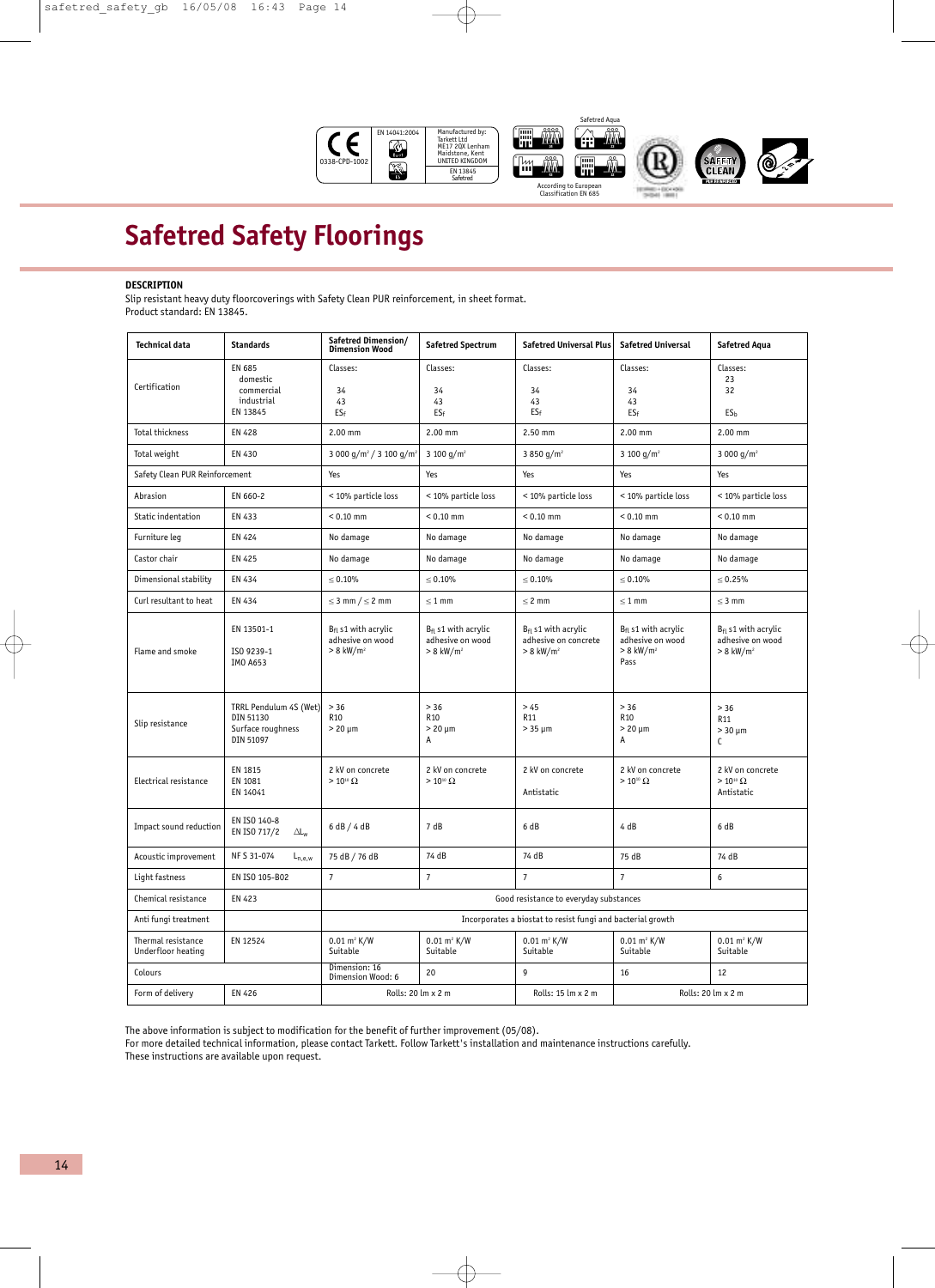| <b>SAP</b> code                | Colour        | <b>Welding rod</b> |  |  |  |  |  |
|--------------------------------|---------------|--------------------|--|--|--|--|--|
| <b>Safetred Universal</b>      |               |                    |  |  |  |  |  |
| 3820 100                       | Quasar        | 1292 384           |  |  |  |  |  |
| 3820 110                       | Venus         | 1294 680           |  |  |  |  |  |
| 3820 140                       | <b>Orion</b>  | 1287 199           |  |  |  |  |  |
| 3820 160                       | Draco         | 1291 808           |  |  |  |  |  |
| 3820 170                       | Jupiter       | 1294 728           |  |  |  |  |  |
| 3820 180                       | Mercury       | 1291 216           |  |  |  |  |  |
| 3820 190                       | Constellation | 1288 344           |  |  |  |  |  |
| 3820 210                       | Moon          | 1294 083           |  |  |  |  |  |
| 3820 240                       | Comet         | 1292 655           |  |  |  |  |  |
| 3820 250                       | Zodiac        | 1287 056           |  |  |  |  |  |
| 3820 260                       | Solar         | 1288 332           |  |  |  |  |  |
| 3820 270                       | Nebula        | 1292 329           |  |  |  |  |  |
| 3820 280                       | Pegasus       | 1288 329           |  |  |  |  |  |
| 3820 290                       | Pulsar        | 1287 005           |  |  |  |  |  |
| 3820 300                       | Neutron       | 1287 203           |  |  |  |  |  |
| 3820 310                       | Triton        | 1287 210           |  |  |  |  |  |
| <b>Safetred Universal Plus</b> |               |                    |  |  |  |  |  |
| 3822 100                       | Quasar        | 1292 384           |  |  |  |  |  |
| 3822 110                       | Venus         | 1294 680           |  |  |  |  |  |
| 3822 170                       | Jupiter       | 1294 728           |  |  |  |  |  |
| 3822 180                       | Mercury       | 1291 216           |  |  |  |  |  |
| 3822 190                       | Constellation | 1288 344           |  |  |  |  |  |
| 3822 210                       | Moon          | 1294 083           |  |  |  |  |  |
| 3822 270                       | Nebula        | 1292 329           |  |  |  |  |  |
| 3822 280                       | Pegasus       | 1288 329           |  |  |  |  |  |
| 3822 300                       | Neutron       | 1287 203           |  |  |  |  |  |
| <b>Safetred Spectrum</b>       |               |                    |  |  |  |  |  |
| 3819800                        | Silver        | 1288 314           |  |  |  |  |  |
| 3819805                        | Shale         | 1292 105           |  |  |  |  |  |
| 3819810                        | Battleship    | 1292 329           |  |  |  |  |  |
| 3819815                        | Ecru          | 1291 615           |  |  |  |  |  |
| 3819820                        | Sepia         | 1287 216           |  |  |  |  |  |
| 3819825                        | Russet        | 1287 217           |  |  |  |  |  |
| 3819830                        | Verdi Gris    | 1287 218           |  |  |  |  |  |
| 3819835                        | Emerald       | 1291 863           |  |  |  |  |  |
| 3819840                        | <b>Olive</b>  | 1287 219           |  |  |  |  |  |
| 3819 845                       | Riviera       | 1288 344           |  |  |  |  |  |
| 3819850                        | Cobalt        | 1291 354           |  |  |  |  |  |
| 3819 855                       | Denim         | 1292 030           |  |  |  |  |  |
| 3819860                        | Sky           | 1287 047           |  |  |  |  |  |
| 3819 865                       | Violet        | 1287 220           |  |  |  |  |  |
| 3819870                        | Cranberry     | 1287 221           |  |  |  |  |  |
| 3819 875                       | Saffron       | 1287 059           |  |  |  |  |  |
| 3819880                        | Mandarin      | 1287 222           |  |  |  |  |  |
| 3819885                        | Vermillion    | 1291 808           |  |  |  |  |  |
| 3819890                        | Pistachio     | 1287 171           |  |  |  |  |  |
| 3819895                        | <b>Onyx</b>   | 1291 845           |  |  |  |  |  |
| <b>Safetred Dimension Wood</b> |               |                    |  |  |  |  |  |
| 3823 100                       | Light Oak     | 1292 201           |  |  |  |  |  |
| 3823 102                       | Light Beech   | 1292 322           |  |  |  |  |  |
| 3823 104                       | Dark Beech    | 1287 011           |  |  |  |  |  |
| 3823 105                       | Maple         | 1287 046           |  |  |  |  |  |
| 3823 107                       | Natural Oak   | 1287 011           |  |  |  |  |  |
| 3823 109                       | Merbau        | 1287 287           |  |  |  |  |  |
|                                |               |                    |  |  |  |  |  |

| <b>SAP code</b>           | Colour          | <b>Welding rod</b> |  |  |  |  |
|---------------------------|-----------------|--------------------|--|--|--|--|
| <b>Safetred Dimension</b> |                 |                    |  |  |  |  |
| 3821 400                  | Newton          | 1292 801           |  |  |  |  |
| 3821 405                  | <b>Brunel</b>   | 1292 383           |  |  |  |  |
| 3821 410                  | <b>Bessemer</b> | 1289 264           |  |  |  |  |
| 3821 420                  | Darwin          | 1287 202           |  |  |  |  |
| 3821 425                  | Baird           | 1289 008           |  |  |  |  |
| 3821 430                  | Whittle         | 1292 794           |  |  |  |  |
| 3821 435                  | Fleming         | 1287 198           |  |  |  |  |
| 3821 445                  | Jenner          | 1287 038           |  |  |  |  |
| 3821 460                  | Stephenson      | 1294 491           |  |  |  |  |
| 3821 470                  | Rutherford      | 1287 059           |  |  |  |  |
| 3821 475                  | Arkwright       | 1287 186           |  |  |  |  |
| 3821 480                  | Fahrenheit      | 1292 207           |  |  |  |  |
| 3821 485                  | Napier          | 1291 863           |  |  |  |  |
| 3821 490                  | Edison          | 1287 206           |  |  |  |  |
| 3821 495                  | Cavendish       | 1287 166           |  |  |  |  |
| 3821 500                  | Lumiere         | 1288 350           |  |  |  |  |
| <b>Safetred Aqua</b>      |                 |                    |  |  |  |  |
| 3816 100                  | Wallaby         | 1287 290           |  |  |  |  |
| 3816 101                  | Fox             | 1288 322           |  |  |  |  |
| 3816 103                  | Cheetah         | 1287 285           |  |  |  |  |
| 3816 106                  | Tapir           | 1287 369           |  |  |  |  |
| 3816 107                  | Gazelle         | 1287 289           |  |  |  |  |
| 3816 108                  | Koala           | 1292 383           |  |  |  |  |
| 3816 110                  | Vole            | 1287 017           |  |  |  |  |
| 3816 111                  | Elk             | 1292 379           |  |  |  |  |
| 3816 112                  | Marmoset        | 1288 410           |  |  |  |  |
| 3816 113                  | 0tter           | 1294 071           |  |  |  |  |
| 3816 116                  | Antelope        | 1287 012           |  |  |  |  |
| 3816 119                  | Lynx            | 1287 255           |  |  |  |  |